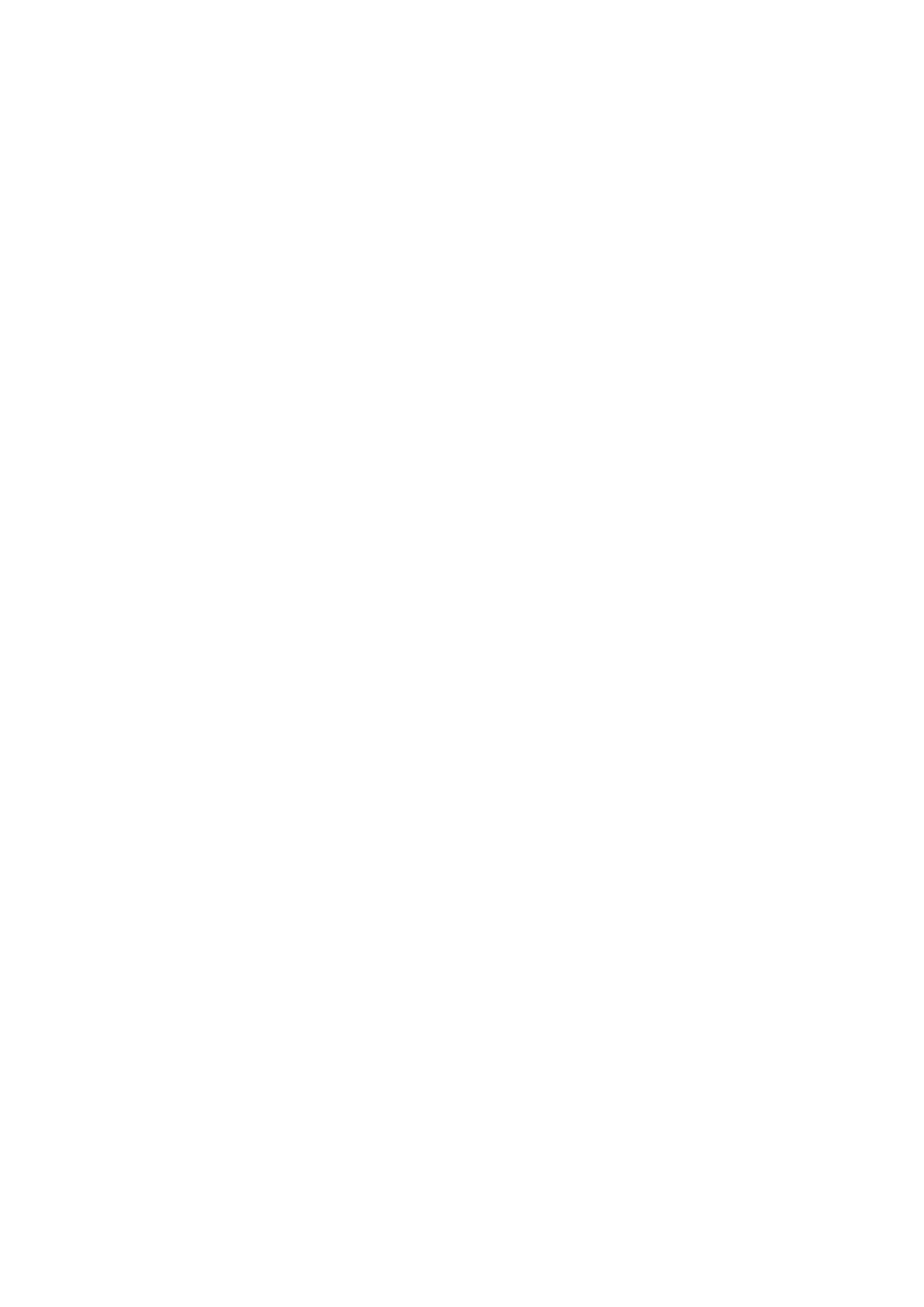### **In the case of Davtyan v. Armenia,**

The European Court of Human Rights (Fourth Section), sitting as a Committee composed of:

Jolien Schukking, *President,*

Armen Harutyunyan,

Ana Maria Guerra Martins, *judges,*

and Ilse Freiwirth, *Deputy Section Registrar,*

Having regard to:

the application (no. 30779/13) against the Republic of Armenia lodged with the Court under Article 34 of the Convention for the Protection of Human Rights and Fundamental Freedoms ("the Convention") on 26 April 2013 by an Armenian national, Mr Arman Davtyan, born in 1975 and, at the material time, detained in Yerevan ("the applicant") who was represented by Mr R. Revazyan, a lawyer practising in Yerevan;

the decision to give notice of the complaints concerning the applicant's alleged ill-treatment and the alleged lack of an effective investigation to the Armenian Government ("the Government"), represented by their Agent, Mr Y. Kirakosyan, Representative of the Republic of Armenia to the European Court of Human Rights, and to declare inadmissible the remainder of the application;

the parties' observations;

Having deliberated in private on 8 February 2022,

Delivers the following judgment, which was adopted on that date:

## SUBJECT MATTER OF THE CASE

1. The case concerns the applicant's alleged ill-treatment and the alleged lack of an effective investigation. It raises issues under Article 3 of the Convention.

<span id="page-2-0"></span>2. On 15 June 2011 at 4.30 p.m. the applicant was taken to the Mashtots Police Station (MPS), where he was allegedly ill-treated by several police officers and confessed to a crime. The applicant was allegedly beaten with rubber clubs and parquet boards, resulting in broken fingers and a damaged nail on his left hand, and his back was allegedly burnt with an electric shock device. Thereafter he was questioned as a suspect by a police investigator who noted an injury on the applicant's hand. The applicant stated that he had sustained it by punching a wall in a fit of anger several days prior to his arrest. On 16 June 2011 at 3.15 a.m. the applicant was admitted to a police temporary holding facility where a number of injuries were recorded, including "scratch wounds and bruises on his back, and a swollen right shin". A forensic medical expert examined the applicant on the same day, as ordered by the police investigator, and confirmed a number of burns on his chest and back. The applicant stated to the expert that the "scratches" on his back had resulted from leaning on a wall and denied having been ill-treated. On 19 June 2011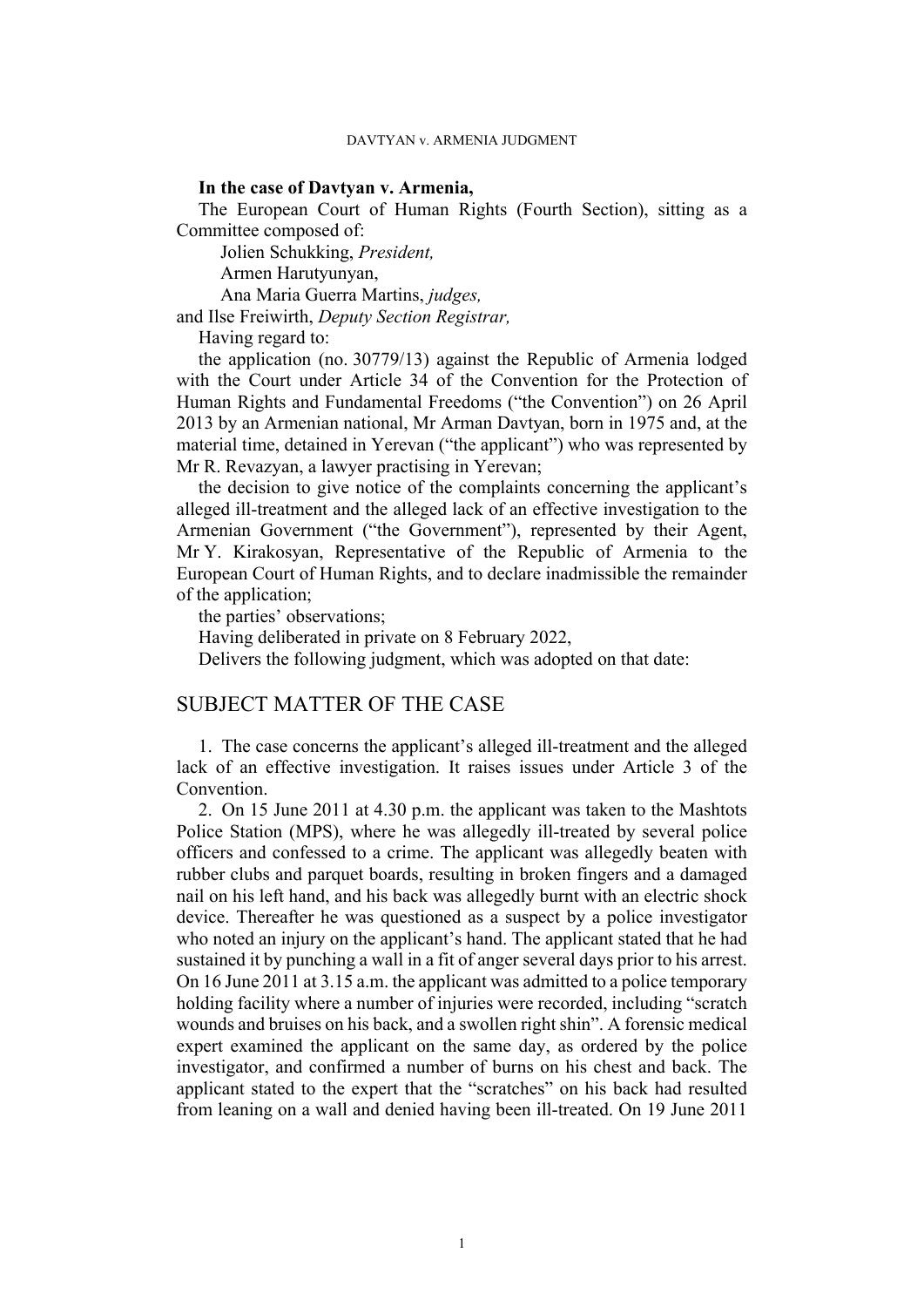#### DAVTYAN v. ARMENIA JUDGMENT

the applicant was subjected to a medical examination at the detention facility and found to have "swellings on the left shin, scratches on the back of the shin, injuries to the back, including scratches, partly scabbed".

<span id="page-3-0"></span>3. On 28 July 2011 the applicant lodged a complaint with the General Prosecutor alleging his ill-treatment, which was forwarded for investigation to the Mashtots Investigative Department (MID), situated in the same building as the MPS. On 13 August 2011 the applicant was questioned by the MID investigator but refused to testify. On 15 September 2011 the forensic medical expert testified that the burns could not have been caused by an electric shock device because they had different shapes and locations and had been caused by a "hot object". On 31 October 2011 the MID investigator refused to conduct a criminal prosecution in connection with the applicant's injuries. In March 2012 the applicant lodged an out-of-time appeal against that decision. On 1 November 2012 the Court of Cassation found that the applicant had been justified in having missed the prescribed time-limit since the investigator's decision had contained no mention of the procedure for appealing against it, including the time-limit for appeal and the authority with which such an appeal was to be lodged. It further held that the MID investigator had not been in a position to conduct an impartial inquiry since the case concerned his colleagues at the MPS.

4. Following this decision, on 14 May 2013 the trial court ordered that the case be sent for a "new and impartial investigation by the Special Investigative Service" (SIS). On 20 June 2013 a criminal case was instituted in respect of the officers of the MPS and transferred for investigation to the SIS. The applicant was recognised as a victim and was questioned. A number of other investigative measures were conducted, including a new medical examination which confirmed that one of the applicant's fingernails on his left hand was deformed. The police investigator and five police officers of the MPS, including its former chief, were also questioned and denied having ill-treated the applicant. On 31 October 2013 the SIS terminated the proceedings for insufficiency of evidence, which was later upheld by the courts.

## THE COURT'S ASSESSMENT

### I. ALLEGED VIOLATION OF ARTICLE 3 OF THE CONVENTION

5. The Government argued that the applicant should have applied to the Court within six months from the decision of 31 October 2011, arguing that it was the final decision within the meaning of Article 35 § 1 of the Convention because of the applicant's failure to contest it within the prescribed time-limit. The Court notes, however, that that decision was later quashed by the courts upon the applicant's out-of-time appeal, resulting in resumption of the investigation. In doing so, they found that the applicant had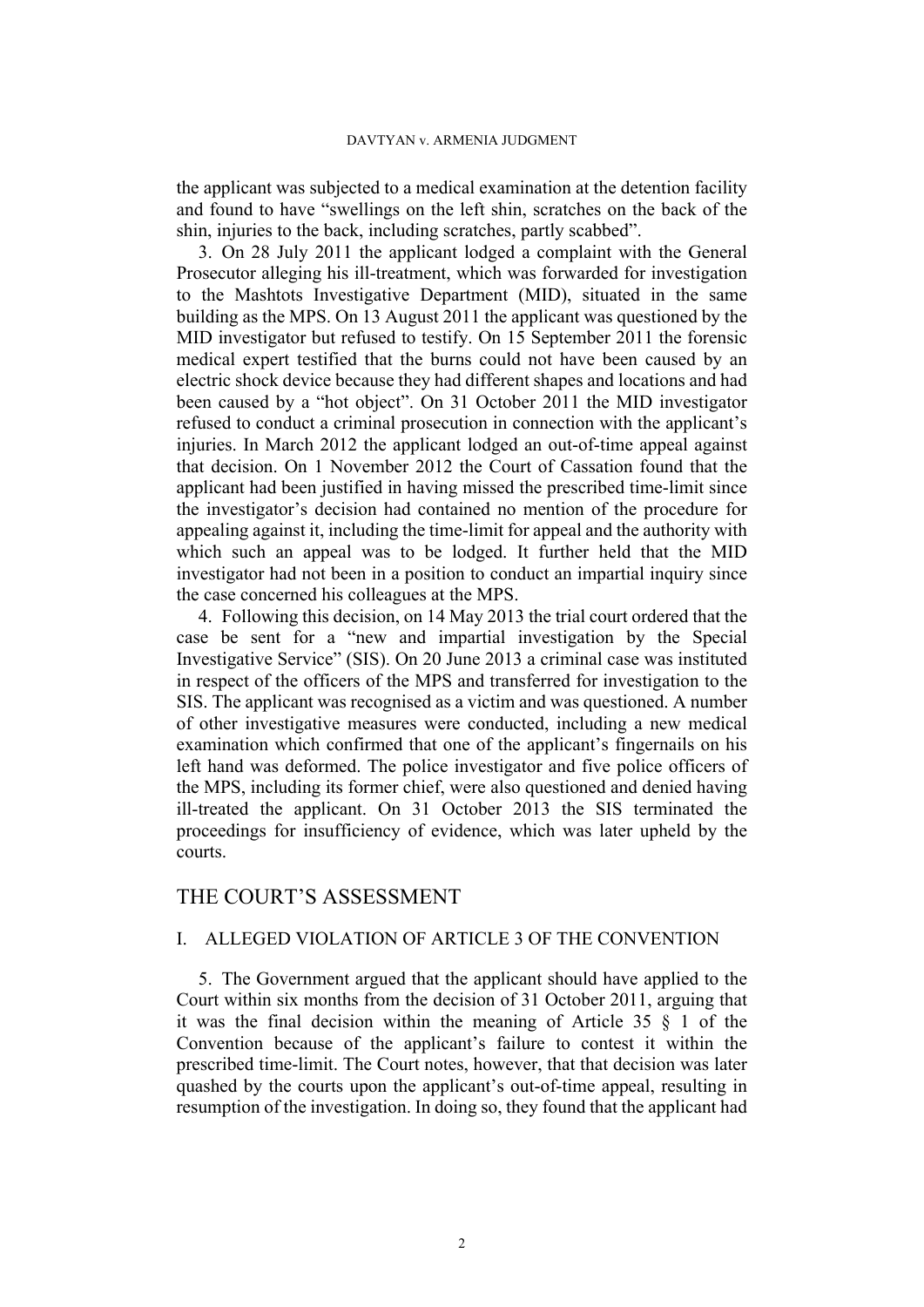been justified in having missed the prescribed time-limit. The Court therefore rejects the Government's objection.

6. The Court notes that this complaint is not manifestly ill-founded within the meaning of Article 35  $\frac{8}{9}$  (a) of the Convention or inadmissible on any other grounds. It must therefore be declared admissible.

7. The general principles concerning the prohibition of ill-treatment and the obligation to carry out an effective investigation of such allegations have been summarised in *Bouyid v. Belgium* ([GC], no. 23380/09, §§ 81-90, 100-01 and 114-23, ECHR 2015).

8. In the present case, a number of injuries were detected on the applicant's hand, chest, back and left shin, including by the investigator and the medical expert, at the time of his admission to the temporary holding facility and the detention facility (see paragraph [2](#page-2-0) above). The Government alleged that the applicant's injuries had been sustained prior to his arrival at the police station, relying on his statements made to the investigator and the medical expert, as well as the latter's findings.

9. The Court notes at the outset that there is no evidence that the applicant already had injuries when entering the police station. His first physical examination was conducted only about eleven hours later, while his questioning by the investigator, during which his hand injury was noted, took place about two and a half hours after being taken into police custody.

10. The Court further observes that the applicant's statements made in the immediate aftermath of his alleged ill-treatment, where he admitted to have injured himself prior to his arrest, may have been seriously affected by the resulting stress, trauma and fears, taking into account especially that he made those statements while still in police custody (compare *Nalbandyan v. Armenia*, nos. 9935/06 and 23339/06, § 102, 31 March 2015). It is notable that those statements were never relied on at the domestic level. Moreover, the applicant's statement regarding the burns on his back was clearly false as he alleged to have sustained those burns, which he called "scratches", by leaning on a wall. It is notable that the applicant later retracted those statements and consistently denied having sustained the injuries prior to his arrest. The Court therefore considers that the statements in question were not reliable evidence.

11. Lastly, as regards the forensic medical expert's findings, the Court notes that the expert accepted without questioning the applicant's statement that the burns on his back had originated from the leaning on a wall. He further failed to examine and record the injury on the applicant's hand, despite apparently being aware of it. Moreover, the opinion ruling out the use of an electric shock device was not expressed by the expert after the applicant's examination at the material time but only about three months later when questioned by the investigator (see paragraph [3](#page-3-0) above). All of this casts doubt on the credibility of the expert's findings. In any event, even assuming that an electric shock device was not at the origin of the applicant's burns, this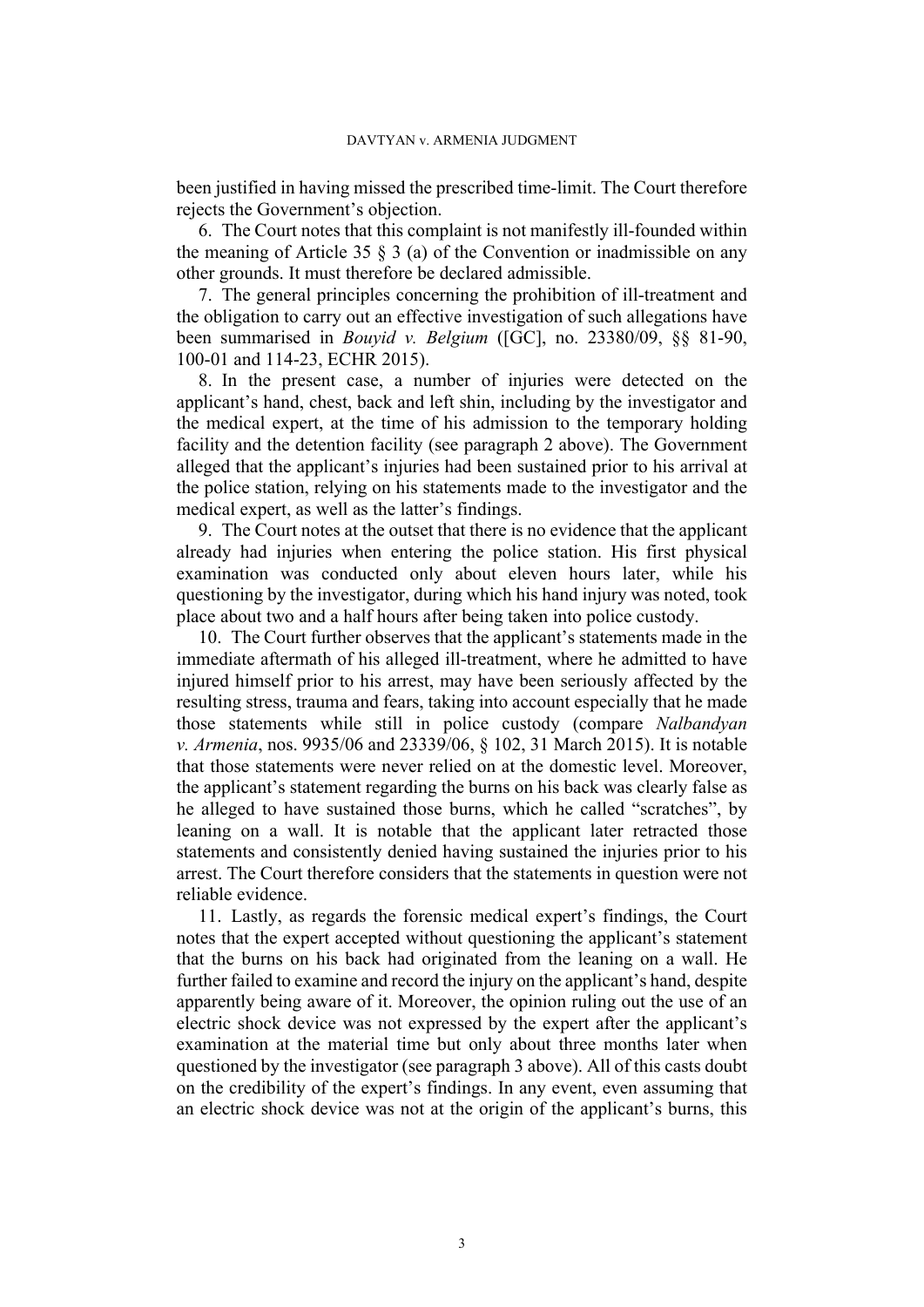would still not absolve the Government from their obligation to account for the applicant's injuries and to provide a plausible explanation, which the Government in this case have failed to do.

12. In view of the above, the Court considers that the Government have failed to provide a plausible explanation for the applicant's injuries. In particular, it has not been shown that his injuries were the result of a use of force that had been made strictly necessary by his conduct (see *Bouyid*, cited above, § 100). The Court therefore concludes that the applicant has suffered inhuman and degrading treatment within the meaning of Article 3.

13. As regards the official investigation, the Court notes that, once the applicant's injuries were discovered at the police temporary holding facility, a notification was sent to the MPS, the authority investigating the criminal case against the applicant whose employees were alleged to have ill-treated him and which was therefore not an independent authority to investigate the applicant's injuries. No investigative measures were taken, apart from the applicant's forensic medical examination of 16 June 2011, which did not receive any follow up either. Following the applicant's official complaint of 28 July 2011, the investigation into his allegations was assigned to an investigator of the MID, a body which was later found by the Court of Cassation to have been not an impartial authority to investigate those allegations (see paragraph [3](#page-3-0) above). The Court has no reasons to disagree with that finding. Thus, it was not until almost two years later that a criminal case was instituted and assigned to the SIS for an "impartial investigation". It was only then that the applicant was recognised as a victim. The Court considers that the failure to assign the investigation into the applicant's allegations to an impartial authority and to conduct an independent investigation with the applicant's effective participation for such a long period of time must have seriously undermined its effectiveness and outcome.

14. In such circumstances, the Court does not agree with the Government that any possible loss of evidence was attributable to the failure by the applicant to lodge a timely complaint. It does not consider the delay of one and a half months to be of such length to deprive the applicant's complaint of 28 July 2011 of any meaning. In this connection, it is also important to keep in mind the psychological effects that ill-treatment may have on its victims, including undermining their capacity to come forward (see *Mocanu and Others v. Romania* [GC], nos. 10865/09 and 2 others, § 274, ECHR 2014 (extracts)). In any event, the authorities became aware of the applicant's injuries at a very early stage and it was their obligation to ensure that that matter received an adequate, prompt and impartial response. It is true that the applicant initially refused to testify when questioned about his allegations but the Court notes that that questioning was conducted at a time when the investigation was led by the MID. Thus, the applicant's initial unwillingness to cooperate can be explained by the lack of impartiality of that authority which must have given rise to distrust on the applicant's part. It is notable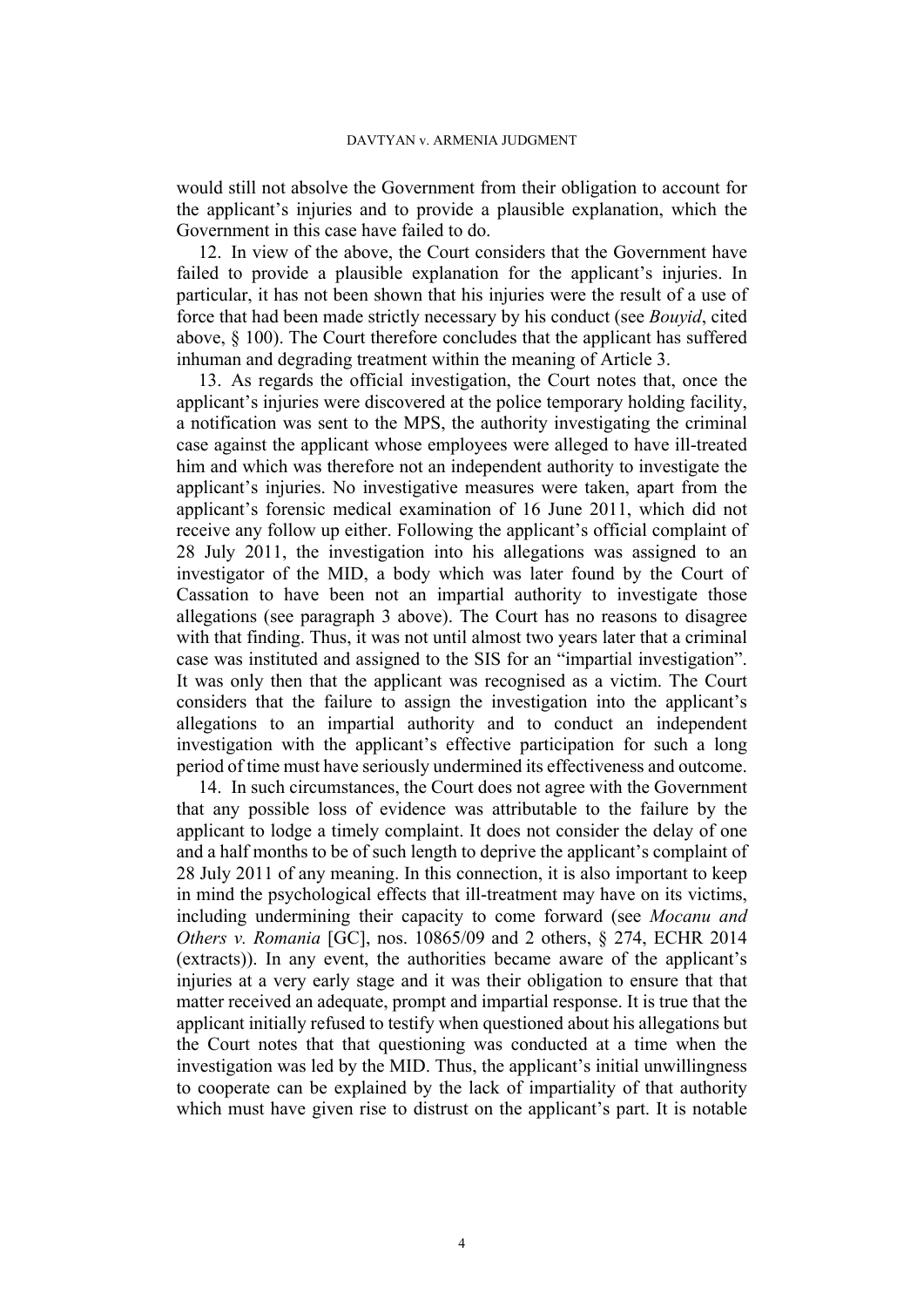that his behaviour changed as soon as he was questioned by the SIS investigator, during which the applicant provided a detailed account of his alleged ill-treatment.

15. In the light of the above, the Court concludes that the authorities failed to conduct an effective investigation into the circumstances of the applicant's alleged ill-treatment.

16. There has accordingly been a violation of Article 3 of the Convention in its substantive and procedural limbs.

## APPLICATION OF ARTICLE 41 OF THE CONVENTION

17. The applicant claimed 30,000 euros (EUR) in respect of non-pecuniary damage.

18. The Court awards the applicant 12,000 EUR in respect of non-pecuniary damage, plus any tax that may be chargeable.

19. The Court further considers it appropriate that the default interest rate should be based on the marginal lending rate of the European Central Bank, to which should be added three percentage points.

### FOR THESE REASONS, THE COURT, UNANIMOUSLY,

- 1. *Declares* the application admissible;
- 2. *Holds* that there has been a violation of Article 3 of the Convention under its substantive and procedural limbs;
- 3. *Holds*
	- (a) that the respondent State is to pay the applicant, within three months, EUR 12,000 (twelve thousand euros) plus any tax that may be chargeable, in respect of non-pecuniary damage, to be converted into the currency of the respondent State at the rate applicable at the date of settlement;
	- (b) that from the expiry of the above-mentioned three months until settlement simple interest shall be payable on the above amount at a rate equal to the marginal lending rate of the European Central Bank during the default period plus three percentage points;
- 4. *Dismisses* the remainder of the applicant's claim for just satisfaction.